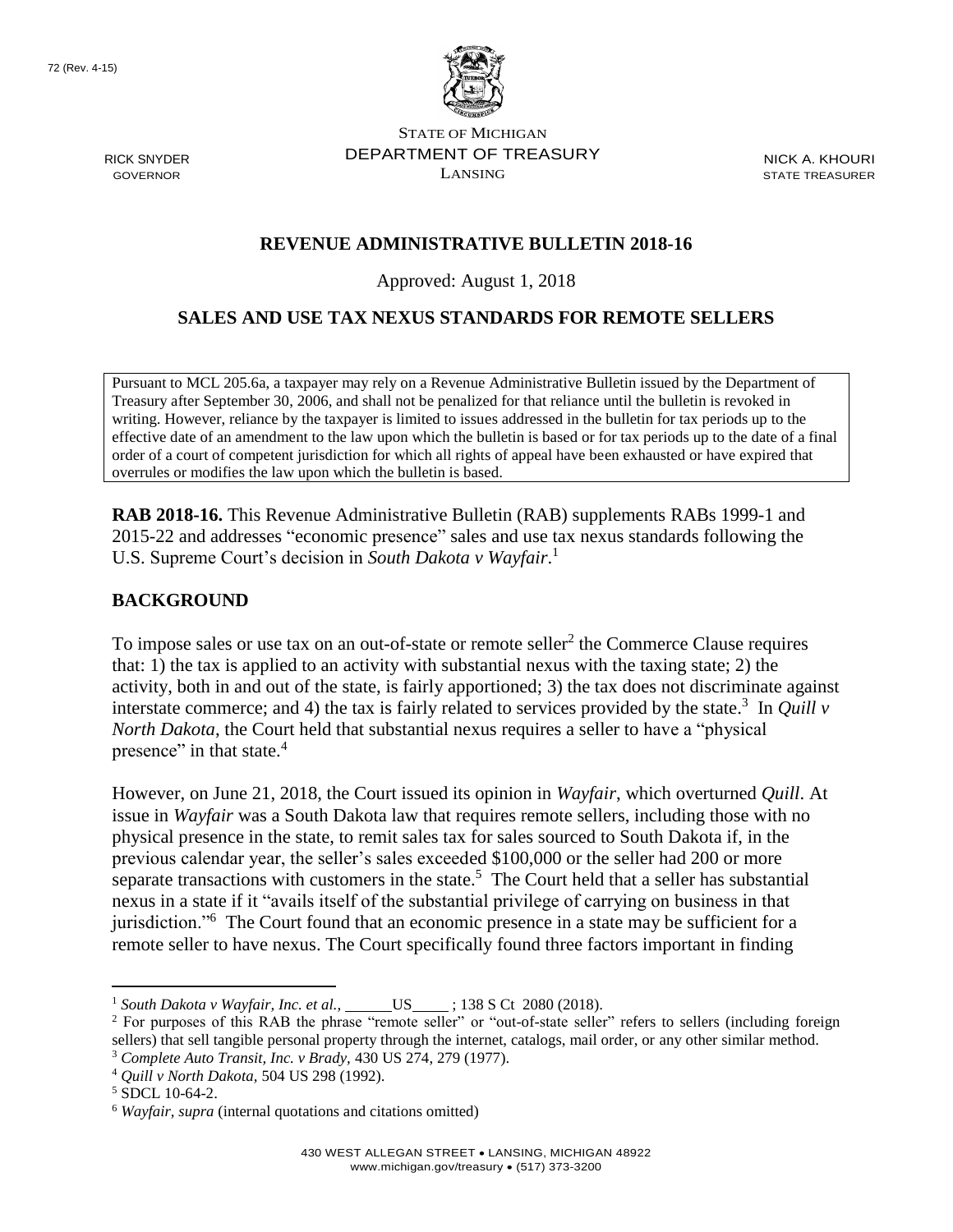South Dakota's law constitutional. First, it had a safe harbor for smaller sellers (i.e., sellers with less than \$100,000 in sales and fewer than 200 separate transactions in the previous calendar year do not have nexus). Second, the law explicitly stated that it applied only on a prospective basis. Finally, South Dakota is a member of the Streamlined Sales and Use Tax Agreement (as is Michigan) and has standardized its sales tax to reduce administrative and compliance costs.

Consistent with *Wayfair,* Treasury now amends its nexus standards as described in this RAB.

# **ISSUES**

- I. When is a seller required to report and remit Michigan's sales or use tax?
- II. When is tax remitted and reported as sales tax or use tax?
- III. What are the filing requirements for remote sellers that have nexus in Michigan?

## **CONCLUSIONS**

## **I. Establishing Nexus**

A seller that has substantial nexus in Michigan is required to remit sales or use tax on sales of taxable tangible personal property made into this state and file all required returns. Nexus can be established in several different ways. First, the seller can have physical presence in Michigan as described in RAB 1999-1. Second, the seller can have representational, attributional, or "clickthrough" presence under MCL 205.52b and MCL 205.95a (as described in RAB 2015-22); in general, these are variations of physical presence. Finally, a seller can have economic presence as discussed in *Wayfair*. The economic nexus standards described in this RAB have no effect on a seller that has nexus due to its physical, representational, attributional, or click-through presence in Michigan; those sellers must continue to report and pay tax as described by RAB 1999-1 and RAB 2015-22.

After September 30, 2018, a seller that has sales into this state (both taxable and non-taxable) exceeding \$100,000, or a seller that completes 200 or more separate transactions of sales into this state (both taxable and non-taxable) in the previous calendar year has nexus in Michigan and is required to remit sales or use tax on all of its taxable sales into Michigan and file all required returns.

Remote sellers must review their 2017 calendar year sales (i.e., January 1, 2017-December 31, 2017) to determine if they have exceeded either of the economic nexus threshold, and therefore have nexus in Michigan after September 30, 2018. Remote sellers that only have nexus due to exceeding either of these economic thresholds are not liable for any tax, penalty, or interest for any transactions occurring on or before September 30, 2018.

**Example 1:** Seller has no physical presence, representational, attributional, or click-through nexus in Michigan. Seller had \$100,001 of sales into Michigan between January 1, 2017, and December 31, 2017. Seller has nexus in Michigan effective after September 30, 2018, and must begin reporting and remitting tax on all taxable sales from October 1, 2018 forward.